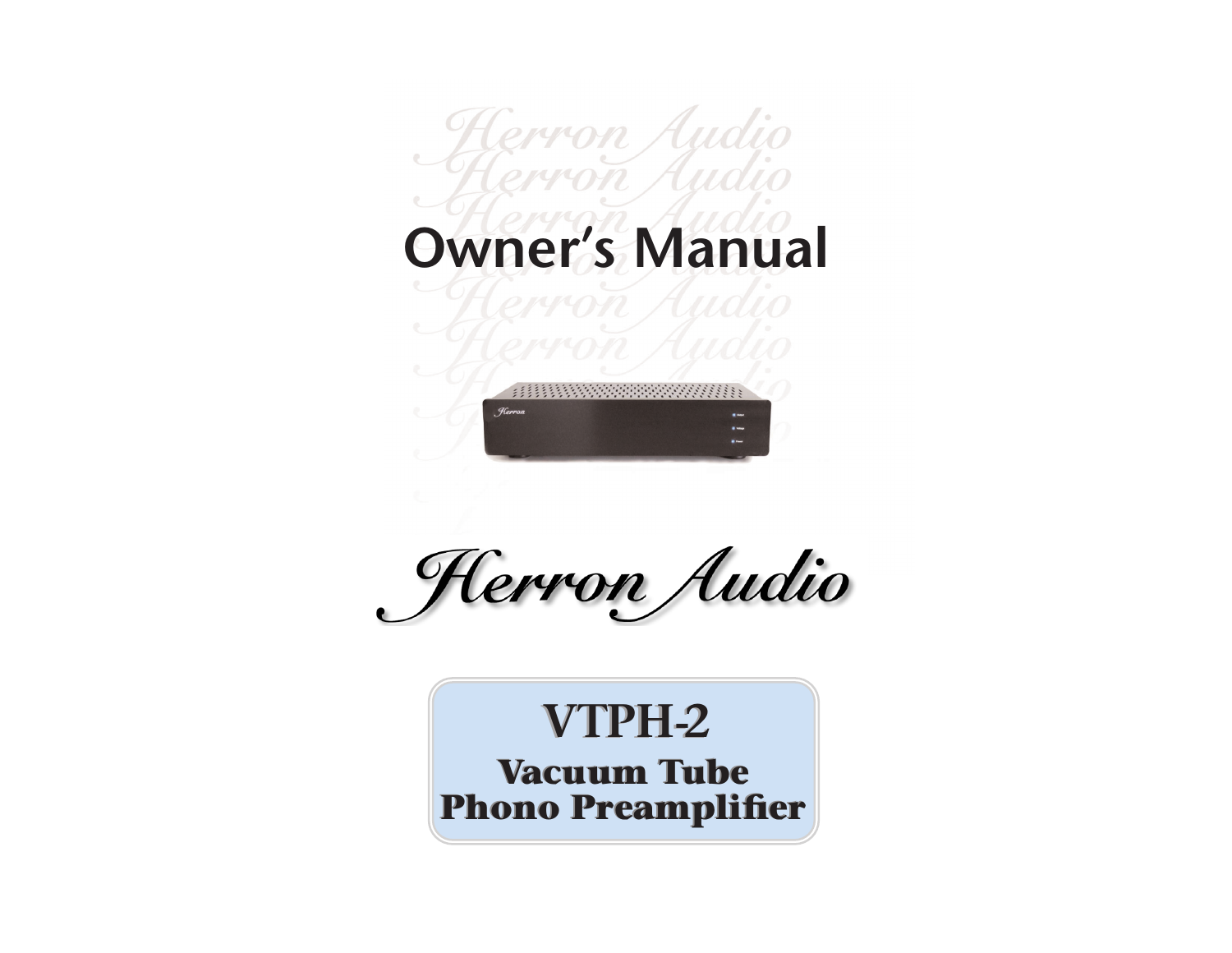

© 2007 Herron AudioDivision of Herron Engineering, Inc. 12685 Dorsett Road#138St. Louis, MO 63043 314.434.5416314.434.6629 fax

# **Welcome! Welcome!**

Thank you for your investment in the Herron Audio Vacuum TubePhono Preamplifier, a masterpiece of high-precision analog audio playback equipment. It is designed to be the finest product of its type available. The care in engineering and manufacturing of this product anticipates a lifetime of musical enjoyment.

The Herron VTPH-2 Phono Preamplifier was created to address the retrieval of musical informationfrom vinyl LPs without compromise. The original design (the VTPH-1) was originally only intended for use by a few dedicated music lovers in their cutting edge audio systems. The design was so good and demand so high that the unit was refined and engineered with the additional features and performance enhancements which are incorporated in the VTPH-2. In the process, important discoveries were made abouttolerances and the threshold ofhuman hearing limits.

The VTPH-2 is a significant step forward in the art and science ofphono preamplification. Its dynamics and startling transparency may be difficult to describe, but are not

difficult to hear. Expect to discover new joy from every record in your collection.

At Herron Audio, our goal has always been to reproduce, as faithfully as possible, the musical experience captured on each of your cherished recordings. Nothing removed, and—equally important nothing added. Meticulous design, painstaking selection of component parts, and the evolution of our experience help us get closer to that target with each new model.

This product is engineered to be user friendly and overcomes the fears that many have expressed concerning the use of vacuum tubes in their systems. Its limited production ensures that the components in each unit are matched to the highest standards in the industry. Manufacturing of the unit is performed under the tightest of quality controls. Components are hand-matched to exacting standards—to ensure identical unitto-unit performance. For example, capacitors in the RIAA equalization stage are hand matched to tolerances of better than 0.1%. The units areburned in, bench tested, and handmatched to the original design.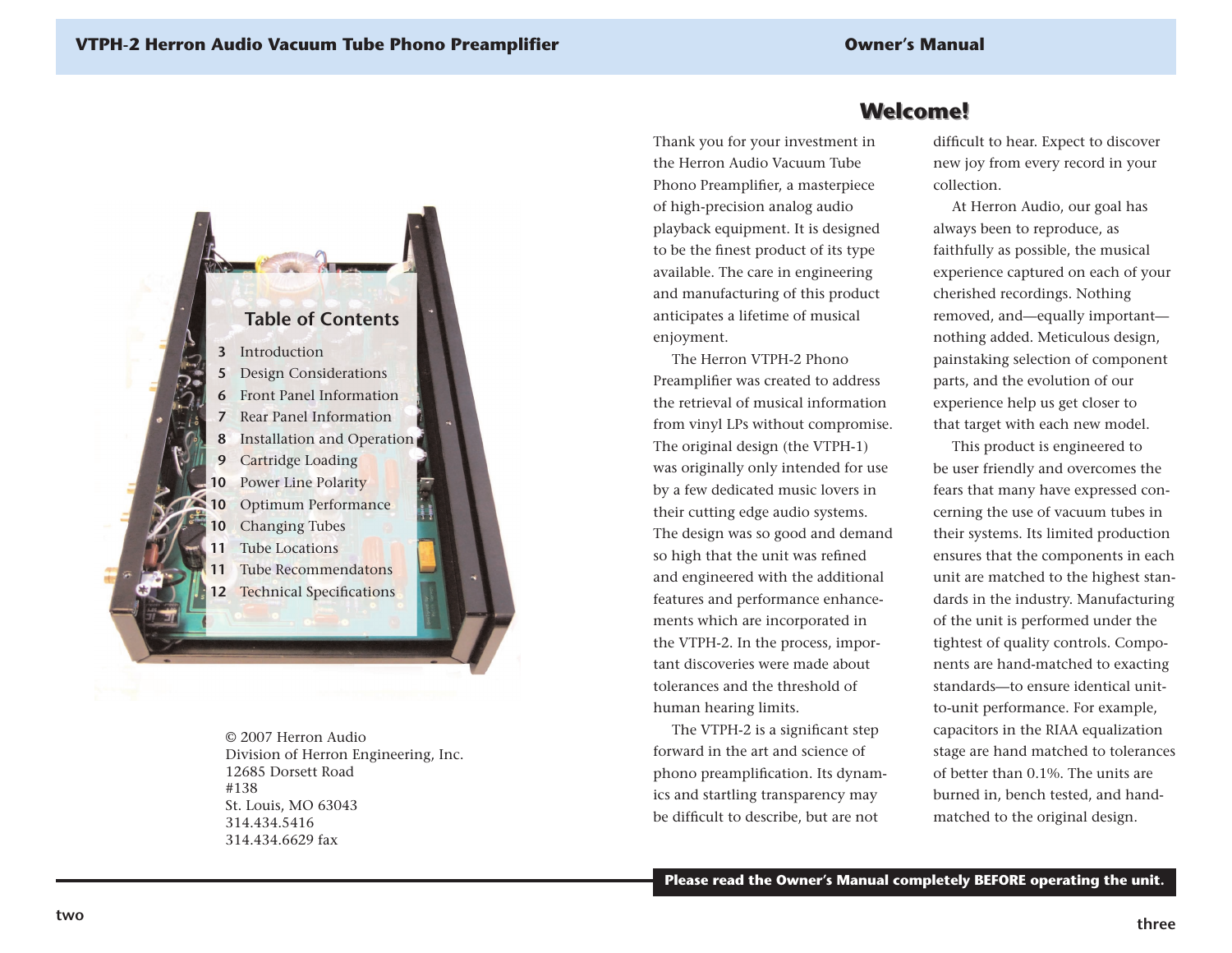#### **Owner's Manual**

These techniques ensure that each unit performs to the high standards established in the development of the original prototypes. This costly process is reflected in the unprecedented performance and lack of unit-to-unit variations of HerronAudio components.

The special power supply in all Herron Audio products reflects the engineering innovation that allows the Herron VTPH-2 Phono Preamplifier to provide the highest musical satisfaction without the artifacts produced by most other tube-based components. This power supply provides a rigid voltage source to the tubes, producing remarkable resolution of musical events in time andsound stage. The circuit board layout was engineered with all of its electrical properties considered in order to achieve fine audio performance with greater consistency than hand wiring. Compromise was not an option. The unique design of the Herron VTPH-2 Phono Preamplifier, along with its conservative design and operating parameters means that owners can expect the industry's highest level of performance to be maintained over the extendedlife of the unit.

Operating the Herron VTPH-2 Phono Preamplifier is easy and straightforward. The unit has been designed to be exquisitely simple and user friendly, with its operational readiness easily monitored. During the manufacturing process, every unit is subjected to a battery of quality control checks. Each unit is run through a full forty-eight hour burn-in, and then measurements are made to make sure that it is functioning correctly. Last and most importantly, careful listening tests are made in comparison to a reference unit, to make sure each Phono Preamplifier performs up to the strictest Herron Audio standards.

The staff of Herron Audio are audiophiles who regard the highquality reproduction of the performance of music as one of the finestpursuits in the engineering arts. We at Herron Audio believe in the pursuit of audio perfection. We hope you enjoy the fruits of our efforts. If you have any comments, suggestions, or questions, please contact us at 314-434-5416.

#### **Design Considerations**

- Two operating modes: Moving Coil and Moving Magnet
- Separate RCA input connectors for Moving Coil and Moving Magnet inputs
- Additional RCA connectors for external Moving Coil loading
- •Moving Coil/Moving Magnet mode switch
- 15 second mute during mode change
- Cartridge bias Moving Coil input stage allows for infinite load resistance (operation with cartridge unloaded)
- All-tube signal path (moving magnet mode)
- Passive RIAA equalization for accurate phase and amplitude response
- Available in two factory set tube configurations
- Class A operation
- Star grounding for low interference susceptibility and clean signal path
- Zero feedback—no feedback loops in the audio circuitry
- Low noise
- High input signal capacity without overload; *see technical specifications*
- Gold plated RCA and ground connectors
- Audio path capacitors are high quality metal film
- •Hand-picked components for accurate response
- Automatic muting at startup and shutdown
- 78,000  $\mu$ F of power supply energy storage capacitance
- 4 levels of high voltage regulation
- •Regulated soft-start DC filament supply
- •Regulated tube bias supply
- •Toroidal power transformer
- Reversing power line (AC) polarity switch for minimizing line-to-chassis reactive currents and noise pickup
- Controlled warm-up of tube filaments and high voltage for extended tube life
- Low plate operating currents for extended tube life and cool operation
- Front panel indicators for power, voltage, and output (mute release)
- Each unit is given a 48-hour burn-in, including rigorous bench and listening tests

**Please read the Owner's Manual completely BEFORE operating the unit.**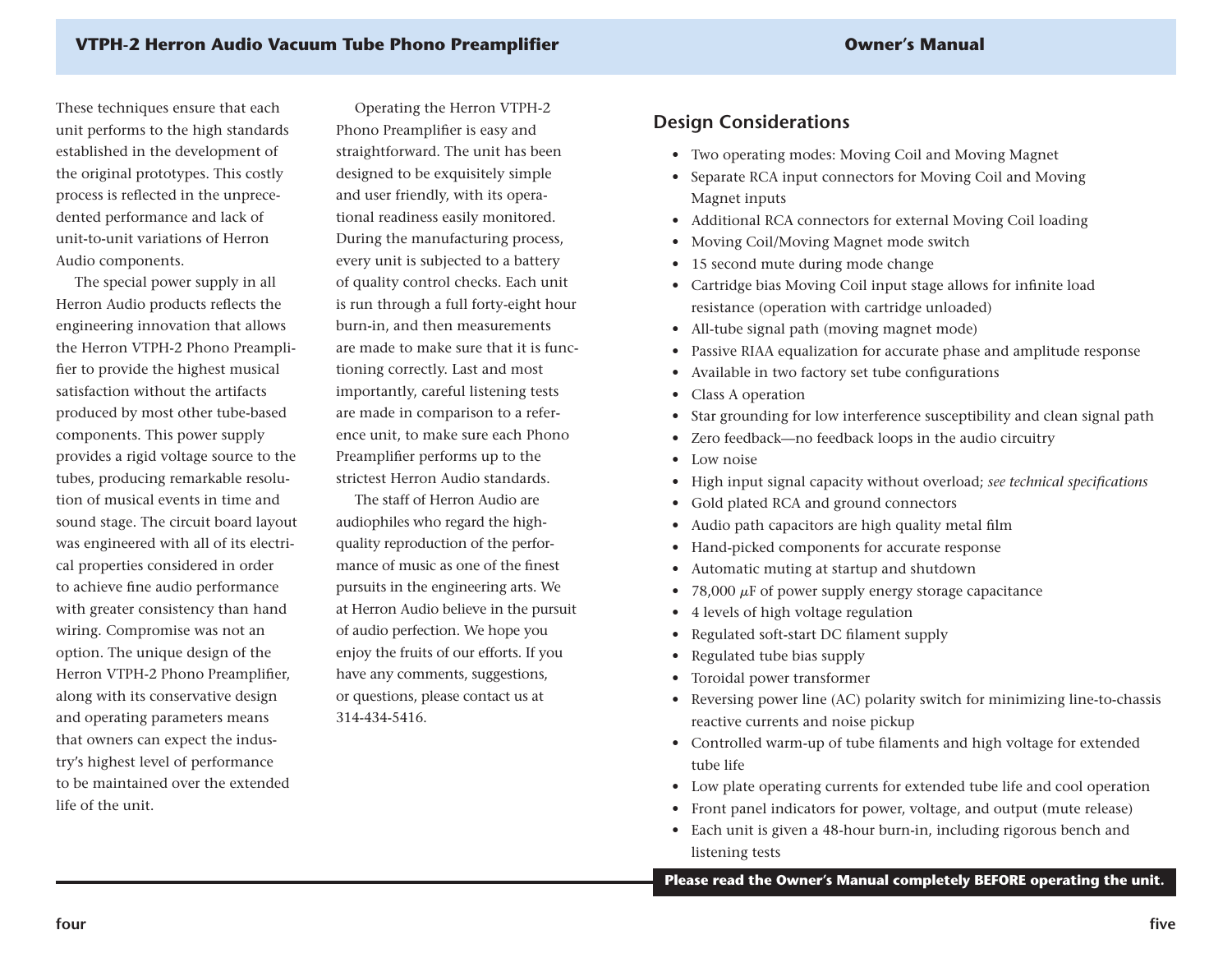# **The Front Panel The Front Panel**



The VTPH-2 features a  $\frac{1}{2}$  inch thick anodized aluminum front panel with three lights for monitoring the operational readiness of the unit. When the VTPH-2 is powered up, the automute feature is engaged until the unit is ready for operation. The first indicator on the panel is the Power LED, which indicates the unit has been turned on. After a fewmoments, the voltage LED gradually brightens, as the voltage to the filaments slowly increases. When the

unit is ready to operate, the Output LED illuminates and the automute is disengaged, allowing signal to be passed to the line stage/preamp. This process generally takes just more than a minute, but can take considerably longer if the unit has not been operated for a long period of time. The output LED will flash on and off during the 15 second Moving Coil/Moving Magnet mode change. This indicates that the unit is muted for speaker protection.

# **The Rear Features The Rear Features**



**Please read the Owner's Manual completely BEFORE operating the unit.**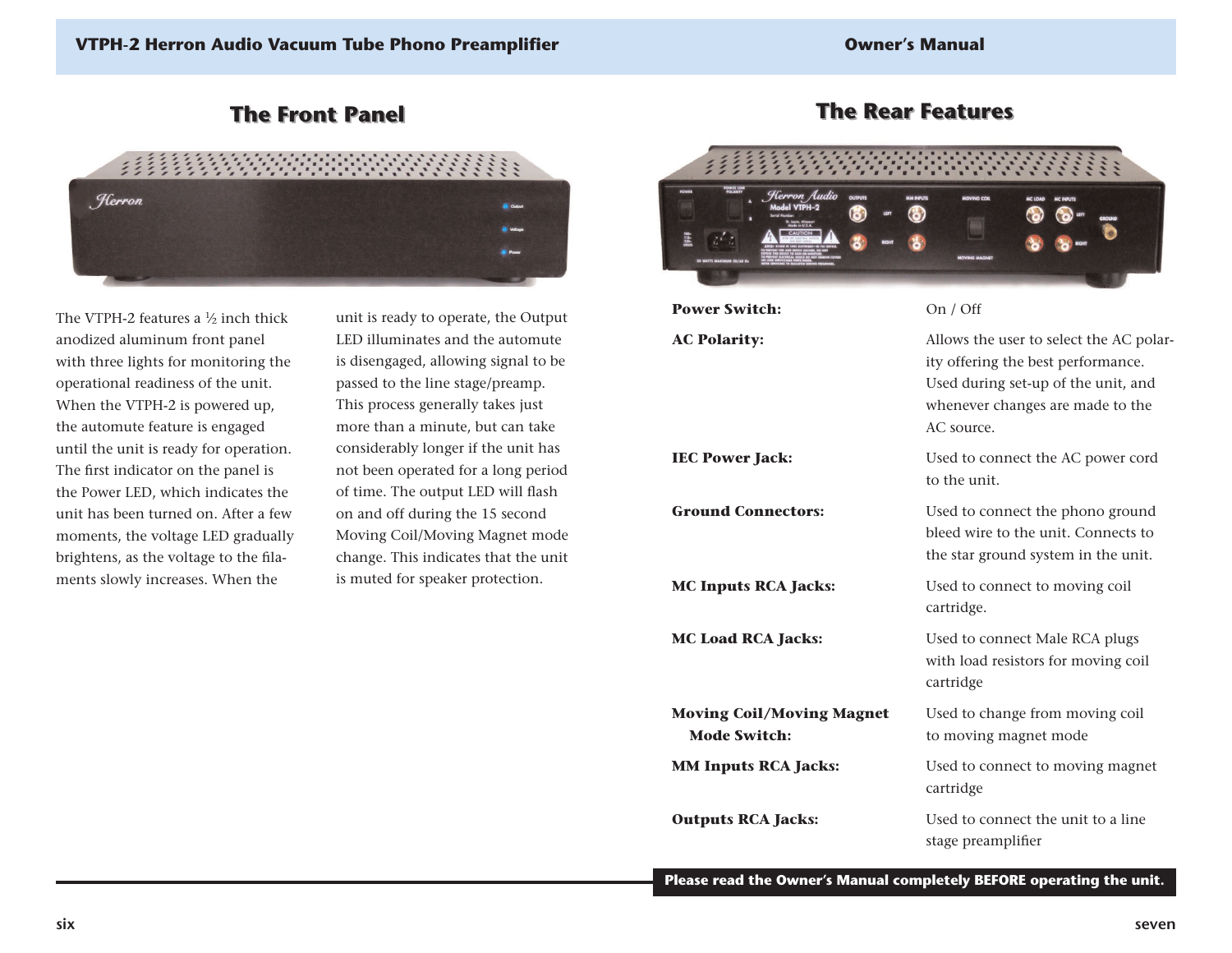## **Installation and Operation Installation and Operation**

The operation of the Herron VTPH-2 Phono Preamplifier is straightforward. As with any fine audio component, careful set-up and integration into one's system is important for optimum performance, safety, and reliability. Please read through the following set-up instructions completely prior to operating the unit.

#### **Procedure**

- **1.** Position the unit in a wellventilated area on a firm, stable surface, away from equipment that generates alternating magnetic fields such as motors, transformers, etc. Magnetic fields of this type can introduce hum into the signal path.
- **2.** Connect the ground bleed wire from the turntable to the ground connector of the VTPH-2. (this may be needed to prevent hum at the inputs to the VTPH-2)
- **3.** Connect the cartridge signal leads from the turntable (tone arm) to the VTPH-2 left-to-left and rightto-right and the appropriate input connectors ("MC INPUTS" for a moving coil cartridge or "MM INPUTS" for a moving magnet cartridge. (left-to-left and rightto- right)
- **4.** Connect the line stage preamplifier inputs to the "OUTPUTS" RCA connectors on the back of the VTPH-2 (left-to-left and right-to-right)
- **5.** Plug the power cord into the VTPH-2. Make sure it is firmly seated into the IEC socket prior to inserting the plug into an AC outlet.
- **6.** Plug the power cord into a 115 volt (U.S. spec. units) AC outlet.
- **7.** Power up the unit by switching on the power switch.
- **8.** Observe the LEDs for the appropriate operation (see the Front Panel Indicators section). Listen carefully for the click of the automute engaging the outputs.
- **9.** Power up the rest of the system with the line stage input selector positioned to select any input not otherwise in use other than thephono preamplifier. With the volume control of the line stage set at its lowest position, select the phono preamplifier. Gradually increase the volume control untila normal listening level is reached.

# **Cartridge Loading Cartridge Loading**



Moving coil loading RCA resistor plugs can be inserted into the back of the VTPH-2 at the "MC Load" connectors to properly load specific moving coil cartridges. Check with your cartridge manufacturer for recommended loading.

The moving coil inputs can be loaded to a particular cartridge specification by externally connecting the appropriate resistors using the "MC LOAD" RCA connectors on the backof the unit, or they can be internally soldered at the MC INPUTS circuitboard (this should only be done by a competent technician).

The moving coil inputs have no load resistors installed unless specified by the customer when the unit is ordered from Herron Audio.

We highly recommend trying the VTPH-2 in the no load configuration as the unit is supplied for many moving coil cartridges. 47,000 (47k) ohm RCA load plugs are supplied with the unit for optional use. Additional user specified loading plugs can also be purchased with the unit.

The moving magnet inputs are factory loaded at 47,000 (47k) ohms, 100pF. (standard loading for moving magnet cartridges)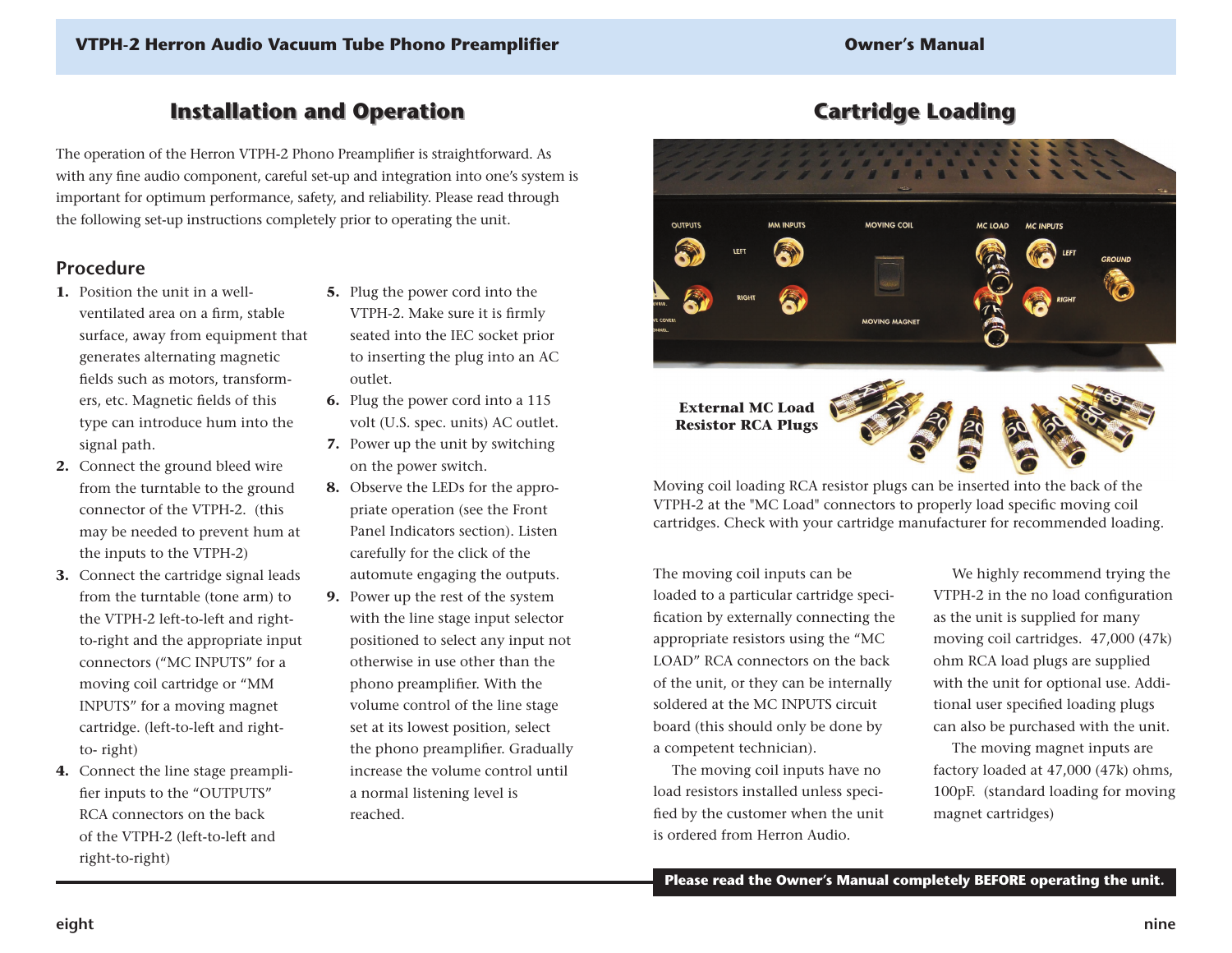## **Power Line Polarity**

Set the power line polarity switch to the "A" position. With the volume control at its lowest position, place the line stage input selector in the position to select the VTPH-2 phono preamplifier.

Increase the volume to a normallistening level and check for hum. Reduce the volume to a lower position and play a record. Gradually increase the volume control to thedesired level and listen closely to the quality of the reproduction. This will be used as a baseline for determining AC polarity.

Place the line stage input selector to an unused position and change the AC polarity of the VTPH-2 phono preamplifier by switching the power line polarity switch to the "B" position. Repeat the process, listening to the same recording. Place the AC polarity switch in the position that sounds best.

#### **Optimum Performance**

With higher definition and detail available in the musical signal, more careful attention to the set-up of other components will yield greater benefits. We have found that thebest place to start is with the turntable set-up. Adjustments of

the vertical tracking angle will be easy to resolve using the Herron Phono Preamplifier. Users may gain improved performance by making fine adjustments. Slight changes in cartridge tracking force can improve tracking and position the coils in a cartridge at the correct position relative to the magnets.

This can dramatically improve performance. We recommend that the VTPH-2 be used with a line stage having an input impedance of 50,000 Ohms or higher for optimum performance. Depending on the cartridge output rating, the line stage may require an input capacity of as high as 15 volts rms.

We recommend the use of high quality interconnecting cables between the turntable and the phono stage and between the phono stage and line stage. It is very important for achieving best performance from the VTPH-2 that the cables between the phono stage and the line stage be a low capacitance type.

#### **Changing Tubes**

When changing tubes, the VTPH-2 should be unplugged and left off for a minimum of 30 minutes prior to opening the unit, to insure that hazardous voltages in the power supply

have time to discharge before entering the unit.

Care needs to be taken during this procedure in order to prevent damage by static electricity to the VTPH-2 internal components. *Use of a grounding wrist strap is highly recommended.*

The original tubes should provide many years of good performance, due to the conservative plate voltage and current operating requirements of the Herron Audio Phono Preamplifier.

If tube replacement is required, channel-to-channel gain matching can be done using the left and right gain controls on the printed circuit board.

#### **Tube Locations**



#### **Tube Recommendations**

Units RIAA passively compensated for 4  $\times$  12AX7s, and 1  $\times$  12AT7, the following tubes are recommended:V1 and V3 (first gain stage) EI 12AX7

V2 and V4 (2nd gain stage) EI 12AX7 V5 (output stage) EI 12AT7

Units RIAA passively compensated for 2  $\times$  12AX7s, and 3  $\times$  12AT7s, the following tubes are recommended:

V1 and V3 (first gain stage) Svetlana 12AX7

V2 and V4 (2nd gain stage) Electro-harmonix 12AT7V5 (output stage) EI 12AT7

Other current production or NOS tubes may be preferred with experimentation.

Tube locations as marked on theprinted circuit board

**Install the grounding lug under the top screw at the rear of the chassis when reinstalling the cover.**

#### *CAUTION CAUTION CAUTION CAUTION CAUTION CAUTION*

**When changing tubes, the phono stage should be unplugged and left off for a minimum of 30 minutes prior to opening the unit, to insure that hazardous voltages in the power supply have time to discharge before entering the unit.**

**Please read the Owner's Manual completely BEFORE operating the unit.**